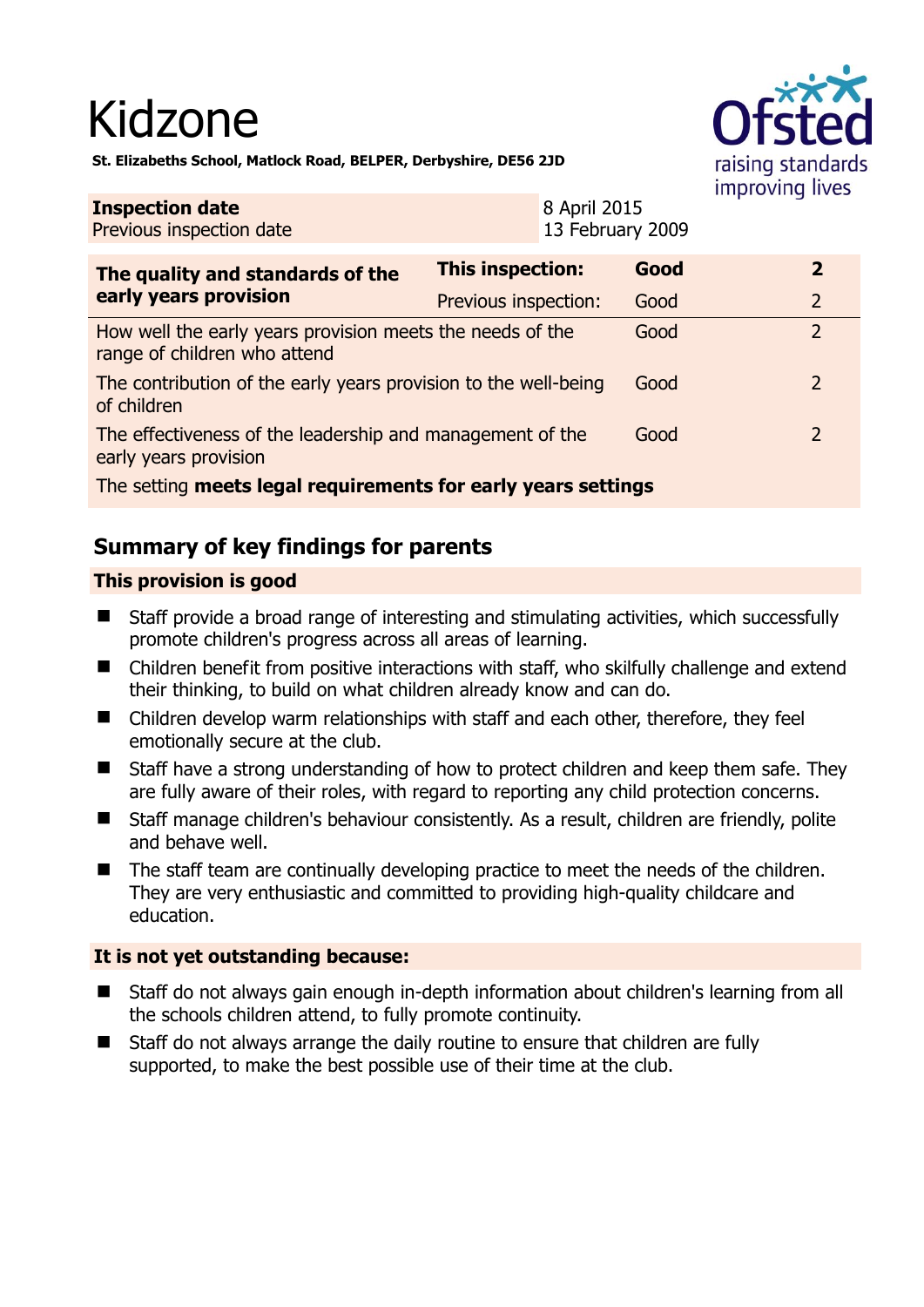# **What the setting needs to do to improve further**

## **To further improve the quality of the early years provision the provider should:**

- **E** gather more in-depth information from the schools that children attend, to promote continuity of care and complement learning experiences for individual children
- $\blacksquare$  review the organisation of the daily routine to provide fewer interruptions to learning, so that younger children have better opportunities to develop the skills needed to concentrate and engage well in activity.

### **Inspection activities**

- The inspector observed the children as they played in the indoor and outdoor areas of the club.
- The inspector spoke with staff, children and their parents throughout the inspection.
- The inspector carried out a joint observation and held meetings with the club manager.
- The inspector looked at children's records, planning documentation, and a range of other documentation, including policies and procedures and evidence of staffs' qualifications and suitability checks.

**Inspector**  Elaine Tomlinson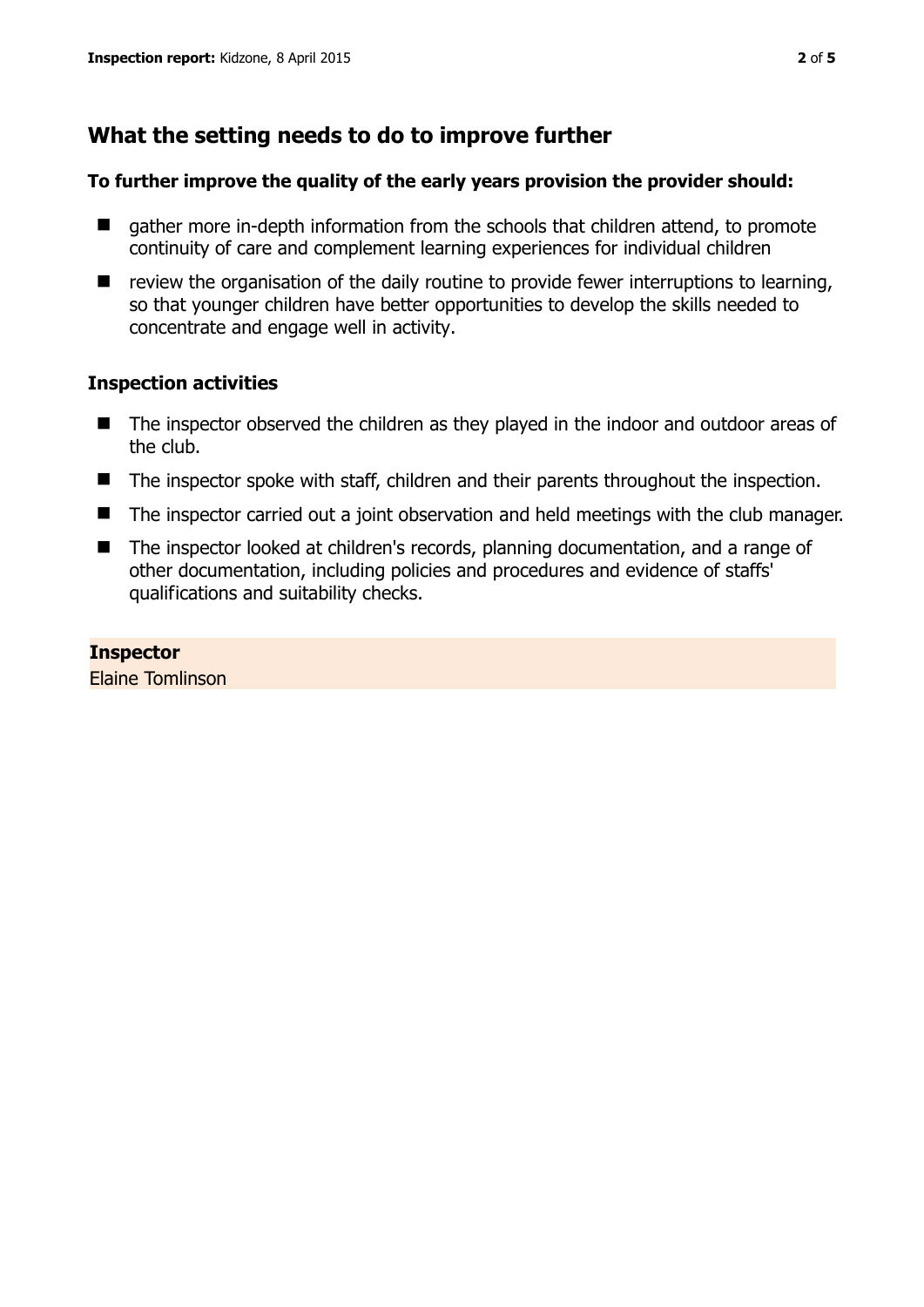# **Inspection findings**

## **How well the early years provision meets the needs of the range of children who attend. This is good**

The staff provide a child-friendly environment. Staff assess children's progress and plan for the next steps in their learning. As a result, they support children to develop and build on the skills necessary for their next stage of learning. Children are highly involved in planning. They work together to decide what they will do each day, for example, children plan their own team games. This means that they enjoy their time at the club and engage well in activities, because they are tailored to their interests. Overall, partnerships with parents are successful. Staff ensure that parents are kept fully informed about what their child has been doing, through daily discussions. Likewise, staff have developed strong relationships with the host school. However, they are less effective in gathering specific information from the other schools children attend, about individual children's learning, to fully promote continuity in learning.

## **The contribution of the early years provision to the well-being of children is good**

The staff create a warm and cheerful atmosphere. Children are confident, happy and comfortable in their surroundings. Staff are positive role models; they provide consistent boundaries and guidance. This means that children understand what is expected of them. For example, they line up to move rooms and listen to staff instructions. Staff offer praise and encouragement for children's efforts, including when they help each other. This helps to build good self-esteem. In general, staff organise the routine of the day to ensure that children have enough opportunity to explore the environment. However, on occasions staff stop children's play, including at snack time and when they move rooms. This makes it harder for younger children to concentrate as their learning is sometimes interrupted. Children are provided with a selection of healthy snacks and are well supported to make healthy choices. Children routinely wash their hands and have good access to the outdoor area. Therefore, children's good health is very well promoted.

# **The effectiveness of the leadership and management of the early years provision is good**

The manager and staff have a comprehensive understanding of their roles and responsibilities to meet the safeguarding and welfare, and learning and development requirements of the Early Years Foundation Stage. Policies and procedures are robust and implemented well to ensure all children are safeguarded. The management team monitor how well children are progressing. They ensure children are emotionally supported for their next step in their learning and their move into the next class at school. Leadership is good and regular appraisals are held for all staff. The management team monitor staff performance through regular observations of practice. Opportunities for staff to attend training to extend their knowledge, understanding and skills are provided where possible. Subsequently, staff are well trained and qualified. A strong system for evaluating the provision, means a culture of continuous improvement is maintained.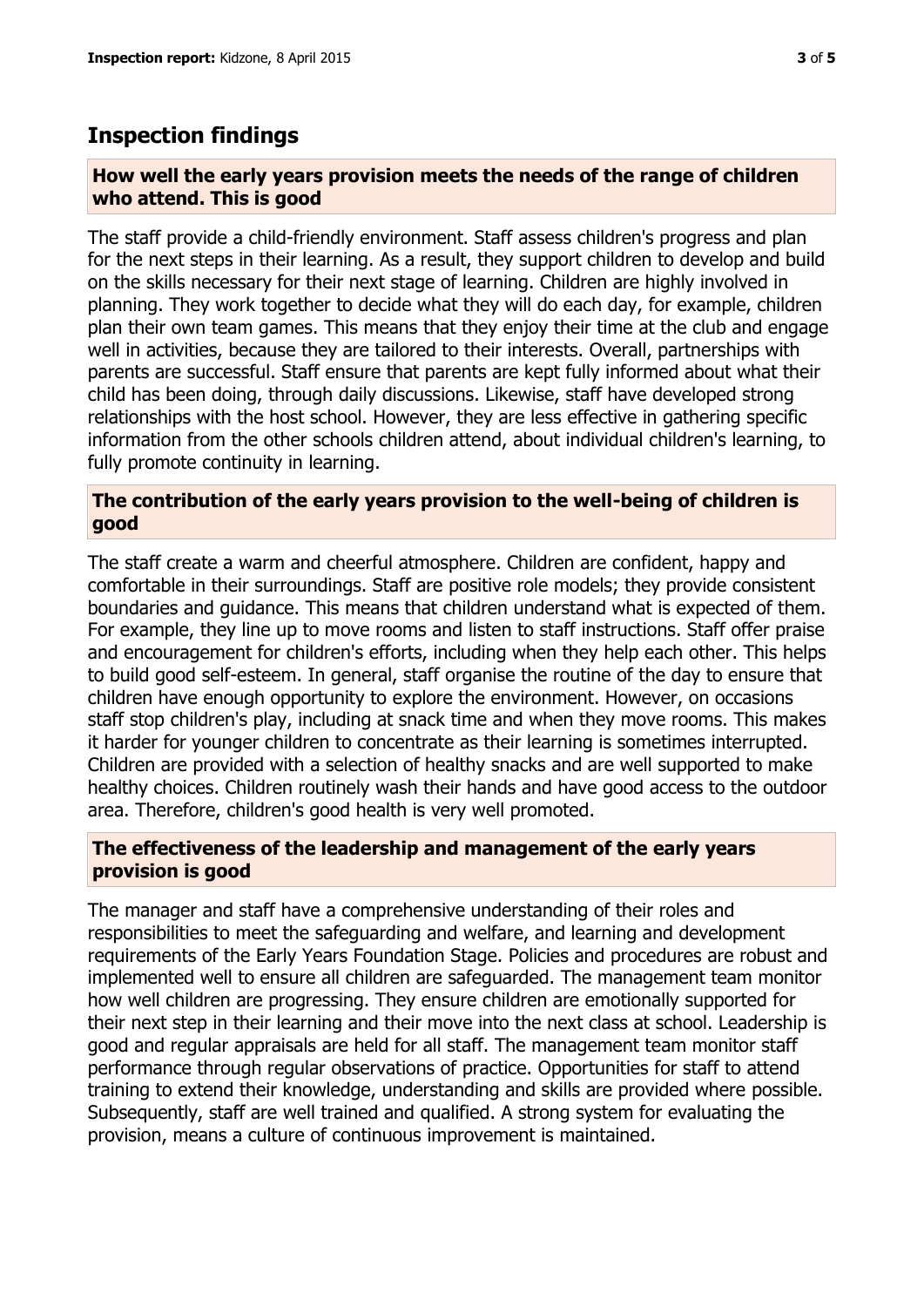# **Setting details**

| Unique reference number       | EY344530                 |
|-------------------------------|--------------------------|
| <b>Local authority</b>        | Derbyshire               |
| <b>Inspection number</b>      | 863054                   |
| <b>Type of provision</b>      | Out of school provision  |
| <b>Registration category</b>  | Childcare - Non-Domestic |
| <b>Age range of children</b>  | $0 - 17$                 |
| <b>Total number of places</b> | 52                       |
| Number of children on roll    | 150                      |
| <b>Name of provider</b>       | Marie Ann Mason          |
| Date of previous inspection   | 13 February 2009         |
| <b>Telephone number</b>       | 07738 353094             |

Kidzone out-of-school club was registered in 2006. It operates from designated rooms within St. Elizabeth's Primary School. The club employs five members of childcare staff. Of these, four hold appropriate early years qualifications at level 3 or above, including the owner, who has a level 4 qualification. The club is open term time, from Monday to Friday, 7.30am to 9am and 3.30pm to 6pm, and from 7.30am to 6pm during school holidays.

This inspection was carried out by Ofsted under sections 49 and 50 of the Childcare Act 2006 on the quality and standards of provision that is registered on the Early Years Register. The registered person must ensure that this provision complies with the statutory framework for children's learning, development and care, known as the Early Years Foundation Stage.

Any complaints about the inspection or the report should be made following the procedures set out in the guidance 'Complaints procedure: raising concerns and making complaints about Ofsted', which is available from Ofsted's website: www.gov.uk/government/organisations/ofsted. If you would like Ofsted to send you a copy of the guidance, please telephone 0300 123 4234, or email enquiries@ofsted.gov.uk.